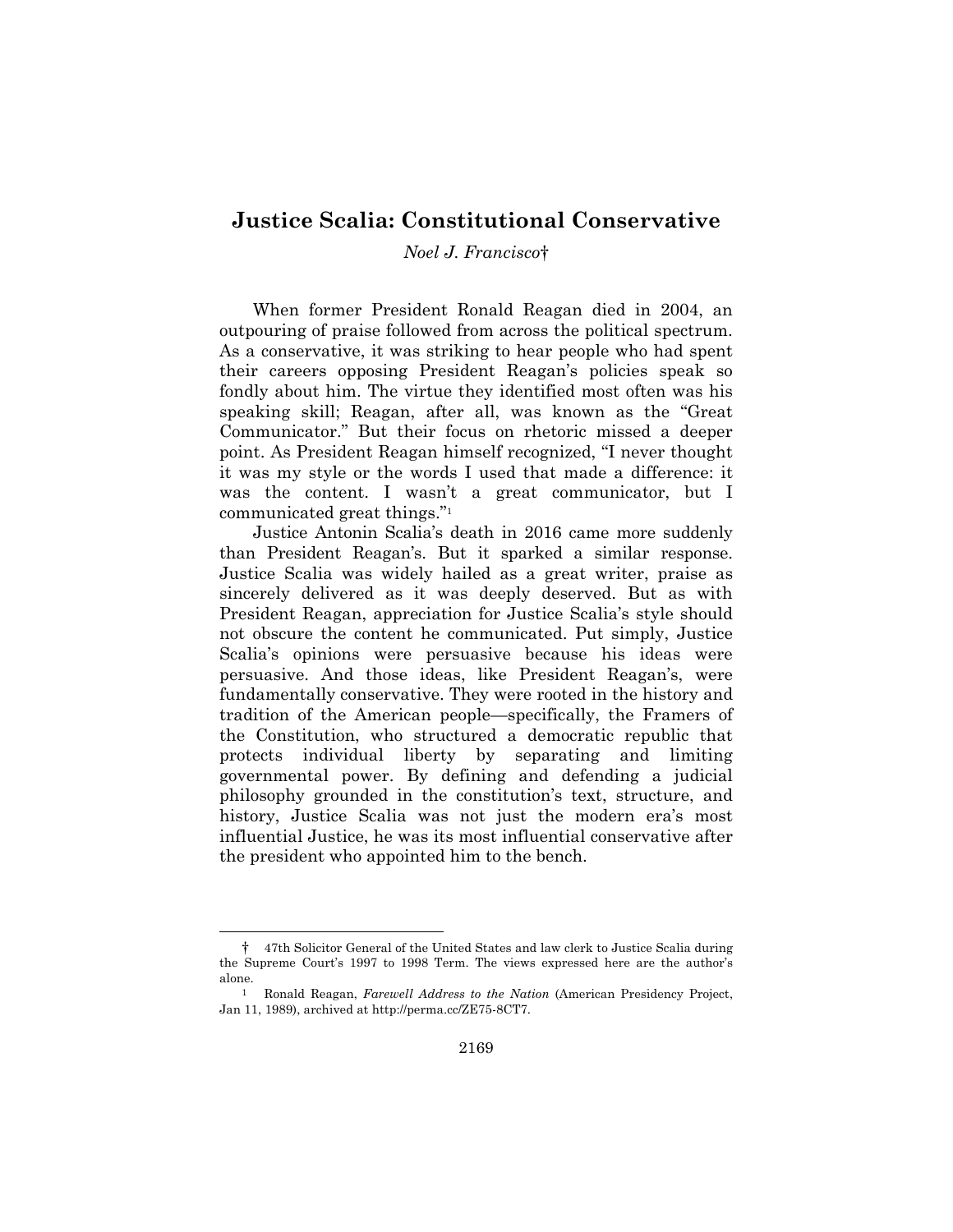As Chief Justice Roberts recently observed, when President Reagan appointed Antonin Scalia to the Supreme Court in 1986, many people did not know how to pronounce the Justice's first or last name.<sup>2</sup> That obscurity did not last long. By the time I arrived as a law clerk in 1997, Justice Scalia was a hero to a generation of law students. I did not necessarily agree with

every one of his decisions; I doubt anyone would. But clerking

for him was (and remains) the highlight of my legal career. It was also a lot of fun. Early in the Term, the Justice took his four law clerks to lunch at A.V. Ristorante, his beloved pizzeria on Capitol Hill. He ordered four large pizzas for the five of us. After some hearty eating, we had finished off three of the four pies and were stuffed. But Justice Scalia made it clear that he did not expect his new hires to leave anything on the table. So, like a scene out of *Cool Hand Luke*, we slowly finished off the last pizza (anchovies and all). Nothing in Justice Scalia's chambers was done halfway.

That included, of course, the law. Justice Scalia began every case from first principles. And the very first principle was the separation of powers embodied in the structural provisions of the Constitution—what he called "real constitutional law."3 By expressly enumerating and limiting the powers of each branch of the federal government, the structural separation-of-powers provisions prevent government overreach and protect individual liberty—the fundamental tenets of constitutional conservatism. As the Justice often explained, the Framers "viewed the principle of separation of powers as the absolutely central guarantee of a just Government."4 Indeed, the Framers did not even include a Bill of Rights in the original Constitution. And as Justice Scalia and President Reagan both observed, "our Bill of Rights would be worthless" without "a secure structure of separated powers"—the fate of "the bills of rights of many nations of the world," including the Soviet Union.<sup>5</sup>

 <sup>2</sup> *Associate Justice Antonin Scalia Memorial: Special Session of the Supreme Court* 15 (Nov 3, 2016), archived at **http://perma.cc/7VEN-6TUR.** 

<sup>3</sup> Antonin Scalia, *Foreword: The Importance of Structure in Constitutional Interpretation*, 83 Notre Dame L Rev 1417, 1417 (2008).

<sup>4</sup> *Morrison v Olson*, 487 US 654, 697 (1988) (Scalia dissenting).

<sup>5</sup> Id (Scalia dissenting). See also Ronald Reagan, *Address before a Joint Session of Congress on the State of the Union* (American Presidency Project, Jan 27, 1987), archived at http://perma.cc/9425-HCY9.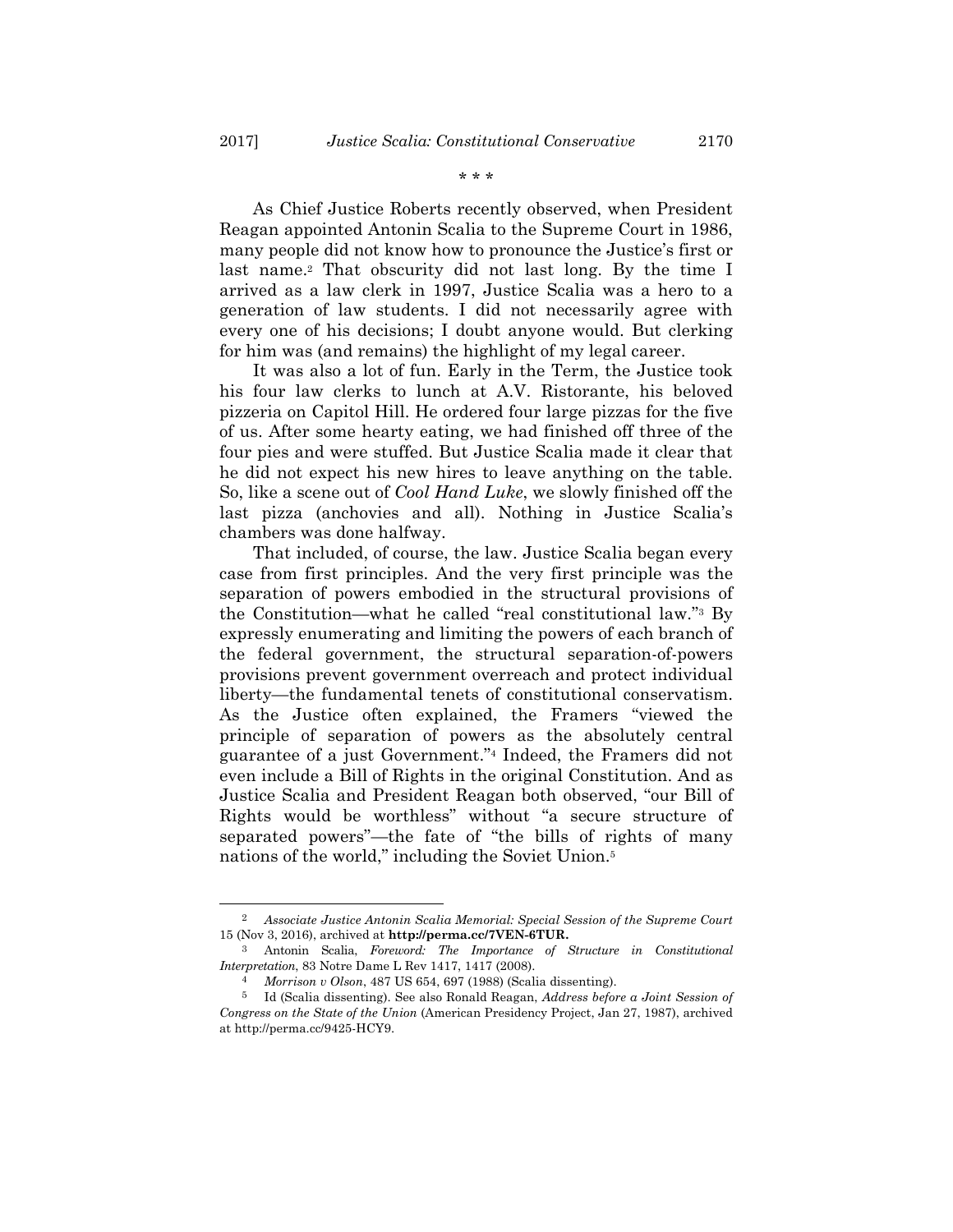The separation of powers, moreover, was not, in his view, an amorphous concept amenable to judicial balancing; the Constitution itself struck the balance. Thus, when the Court upheld a federal statute creating an independent counsel operating largely outside presidential control, Justice Scalia vigorously dissented. The Court's approval of the "mini-Executive that is the independent counsel," he explained, was the result of an "ad hoc approach to constitutional adjudication" irreconcilable with the judgment of the Framers that "[t]he executive Power shall be vested in a President of the United States."6 And the stakes for the separation of powers were high. As Justice Scalia explained in two of the most memorable lines ever written in a judicial opinion: "Frequently an issue of this sort will come before the Court clad, so to speak, in sheep's clothing: the potential of the asserted principle to effect important change in the equilibrium of power is not immediately evident, and must be discerned by a careful and perceptive analysis. But this wolf comes as a wolf."7

Justice Scalia's dissent in *Morrison v Olson*8 is regarded by many as his masterpiece. But it was really just his warm-up act. The very next term, he wrote another lone dissent in *Mistretta v United States*,<sup>9</sup> which upheld the authority of the US Sentencing Commission to issue binding sentencing guidelines.10 Justice Scalia explained that a criminal defendant could not be deprived of liberty based on binding guidelines issued by the unelected, unrepresentative Commission—"a sort of junior-varsity Congress" outside the three constitutional branches of government.11 The Constitution, Justice Scalia wrote, was not "a generalized prescription that the functions of the Branches should not be commingled too much."12 Rather, the "Framers *themselves* considered how much commingling was acceptable, and set forth their conclusions in the document."13

A quarter-century later, Justice Scalia again adhered to the Framers' conclusions "set forth . . . in the document" in

 <sup>6</sup> *Morrison*, 487 US at 734 (Scalia dissenting).

<sup>7</sup> Id at 699 (Scalia dissenting).

<sup>8 487</sup> US 654 (1988).

<sup>9 488</sup> US 361 (1989).

<sup>10</sup> Id at 412.

<sup>11</sup> Id at 427 (Scalia dissenting).

<sup>12</sup> Id at 426 (Scalia dissenting). 13 *Mistretta*, 488 US at 426 (Scalia dissenting).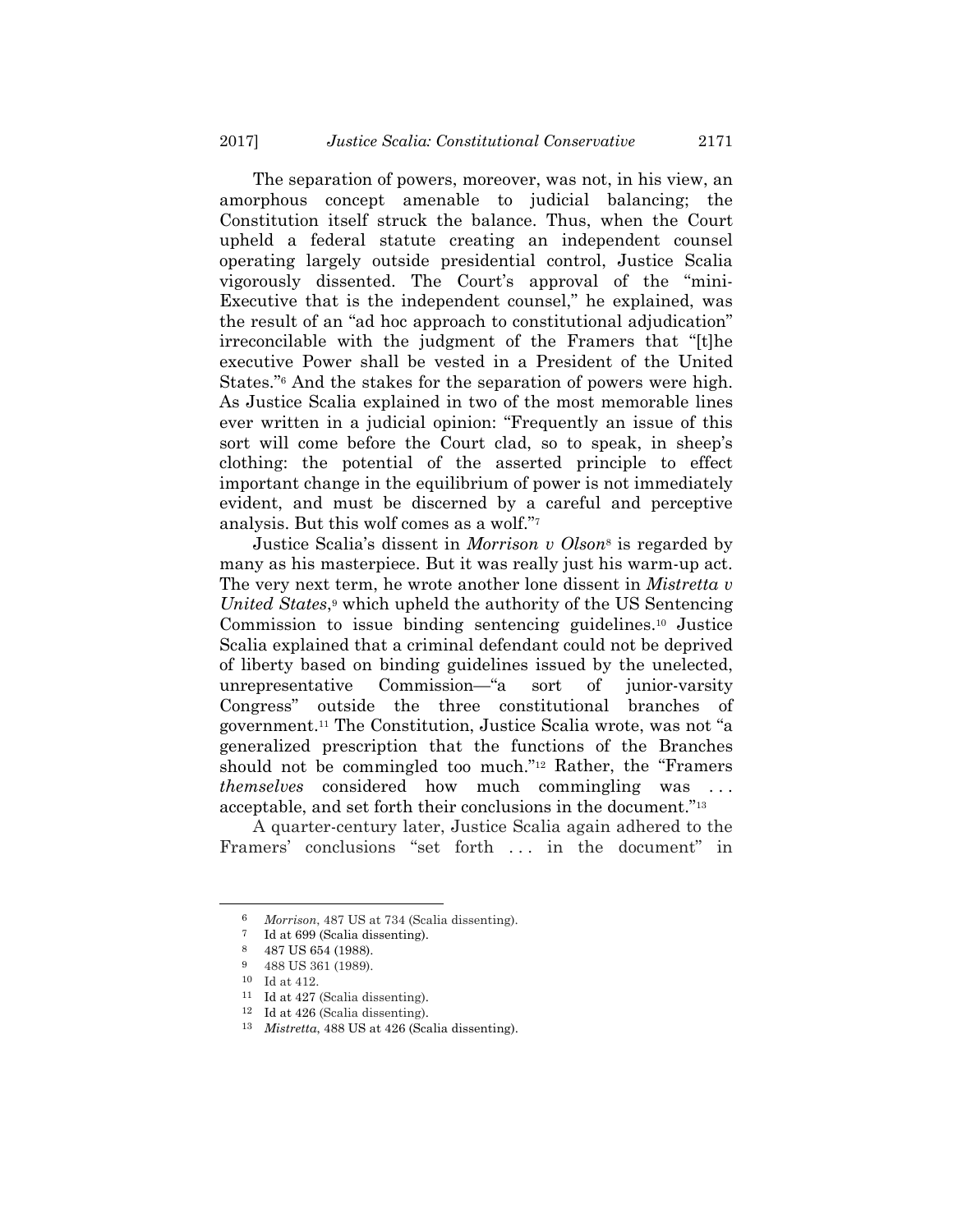interpreting the president's recess appointment power.14 In *National Labor Relations Board v Noel Canning*15—my only opportunity to argue before my former boss—Justice Scalia repeatedly asked whether a purported historical practice of making recess appointments when the Senate was not in recess could be constitutional if it "flatly contradicts a clear text of the Constitution."16 The government said yes, but Justice Scalia said no. The majority's "adverse-possession theory of executive power," he warned, "will have the effect of aggrandizing the Presidency beyond its constitutional bounds and undermining respect for the separation of powers."17

Justice Scalia's devotion to the structural separation of powers did not only inform his constitutional decisions; it also drove his statutory interpretation. He argued relentlessly that the only legitimate basis for interpreting a statute is the statutory text

because that is all the people's elected representatives agreed to. Permitting courts to rely on extratextual sources, such as legislative history or generic invocations of congressional intent, is to disregard the procedure of bicameralism and presentment expressly specified in the Constitution.18 Thus, every statutory interpretation case is in some sense a separation-of-powers case, with nothing less than the people's right to govern themselves at stake.19

Justice Scalia's straightforward belief that federal statutes mean what they say was sometimes derided as simplistic. But as President Reagan understood, "there's a difference between being simplistic and being simple."20 Far from being simplistic, Justice Scalia's textualism revolutionized the law. In the 1970s and 1980s, Supreme Court opinions routinely explained that resort to "the statutes themselves" was appropriate only if the legislative history was "ambiguous."21 That upside-down approach ended when Justice Scalia joined the Court. As one of

 <sup>14</sup> US Const Art II, § 2, cl 3.

<sup>15 134</sup> S Ct 2550 (2014).

<sup>16</sup> Transcript of Oral Argument, *National Labor Relations Board v Noel Canning*, Docket No 12-1281, \*6–8 (US filed Jan 13, 2014) (available on Westlaw at 2014 WL 111105).

<sup>17</sup> *Noel Canning*, 134 S Ct at 2594 (Scalia concurring in the judgment).

<sup>18</sup> See US Const Art I, § 7.

<sup>19</sup> Antonin Scalia, *A Matter of Interpretation: Federal Courts and the Law* 9–13 (Princeton 1997) (Amy Gutmann, ed).

<sup>20</sup> Peter Robinson, *'Morning Again in America*,*'* Wall St J A20 (June 7, 2004). 21 *Citizens to Preserve Overton Park, Inc v Volpe*, 401 US 402, 412 n 29 (1971).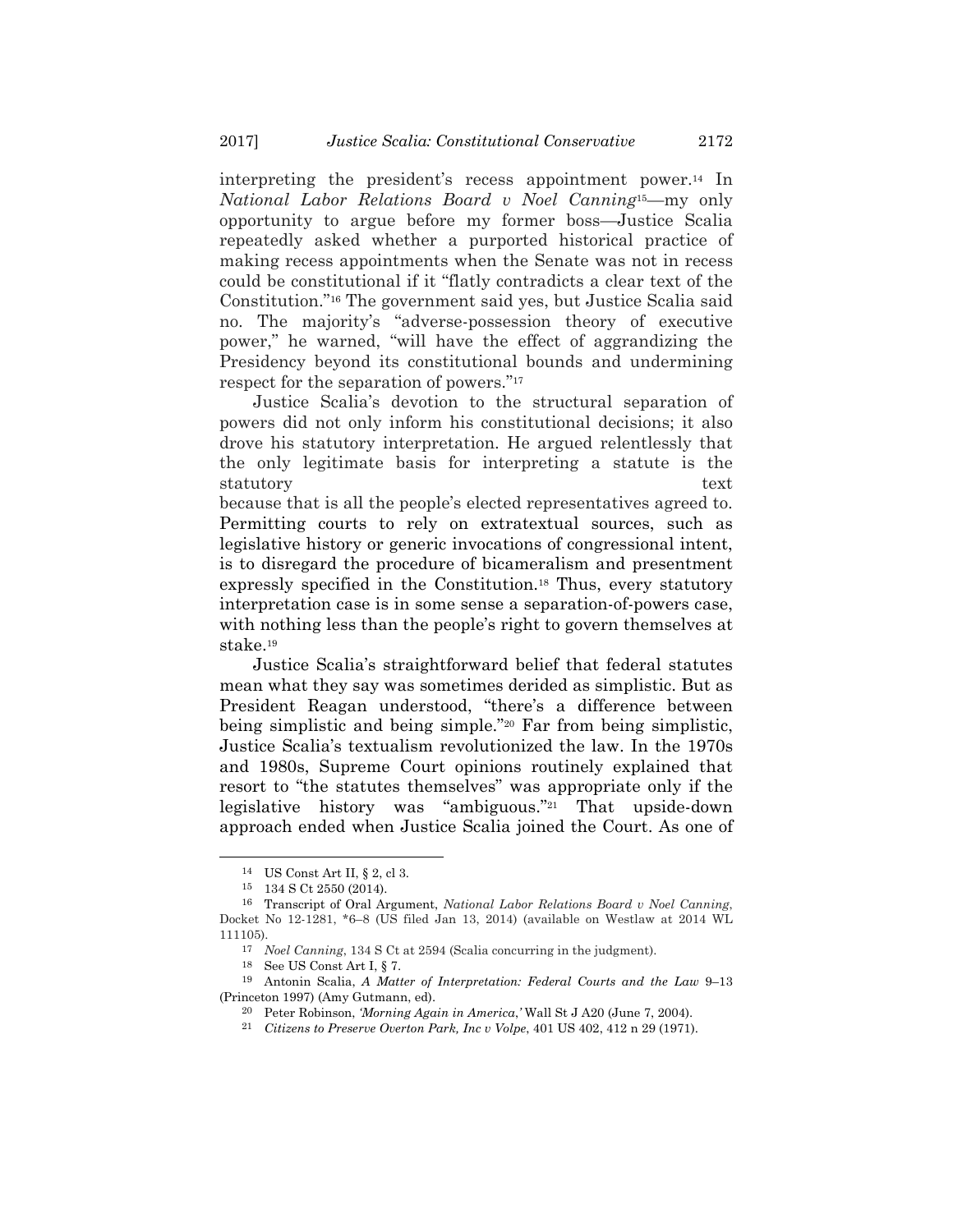his law clerks later described, "[i]t was as if, in the middle of a tedious play, a cast member suddenly dropped his mask and exposed the entire performance as a sham."<sup>22</sup> By the time he left the Court, his basic principles of textualism were accepted by justices left, right, and center. As Justice Elena Kagan memorably acknowledged in delivering the Scalia Lecture at Harvard Law School, "we're all textualists now."23

\* \* \*

The same constitutional principles of democratic selfgovernment that animated Justice Scalia's approach to the structural separation of powers also guided his jurisprudence on individual rights. When the People expressly protected an individual right by enumerating it in the Constitution, Justice Scalia enforced that protection vigorously. His most influential majority opinion came in *District of Columbia v Heller*,<sup>24</sup> in which he held that the original public meaning of the Second Amendment "right of the people to keep and bear Arms" protected an individual, not just a collective, right.25 He wrote the definitive opinion on the Sixth Amendment's Confrontation Clause, overruling an interpretation based on purpose and replacing it with one based on text. "Dispensing with confrontation because testimony is obviously reliable," he summarized, "is akin to dispensing with jury trial because a defendant is obviously guilty. This is not what the Sixth Amendment prescribes."26 He similarly defended textually enumerated protections in the First and Fourth Amendments, even when the results did not match his personal preferences, as in his votes to strike down statutes that banned burning the American flag.27

When Justice Scalia believed the text of the Constitution did not protect an asserted right, however, his approach was

 <sup>22</sup> *Antonin Scalia—a Justice in Full* (National Review, Feb 29, 2016), archived at http://perma.cc/KMY9-AFAP (attributing the quote to Christopher Landau).

<sup>23</sup> *The Scalia Lecture: A Dialogue with Justice Elena Kagan on the Reading of Statutes* 8:09 (Harvard Law School, Nov 18, 2015), online at http://today.law.harvard.edu/in -scalia-lecture-kagan-discusses-statutory-interpretation (visited Nov 16, 2017) (Perma archive unavailable).

 $^{24}\,$  –554 US 570 (2008).

<sup>25</sup> Id at 636.

<sup>26</sup> *Crawford v Washington*, 541 US 36, 62 (2004).

<sup>27</sup> See generally *United States v Eichman*, 496 US 310 (1990); *Texas v Johnson*, 491 US 397 (1989). See also generally *United States v Jones*, 566 US 400 (2012) (Fourth Amendment).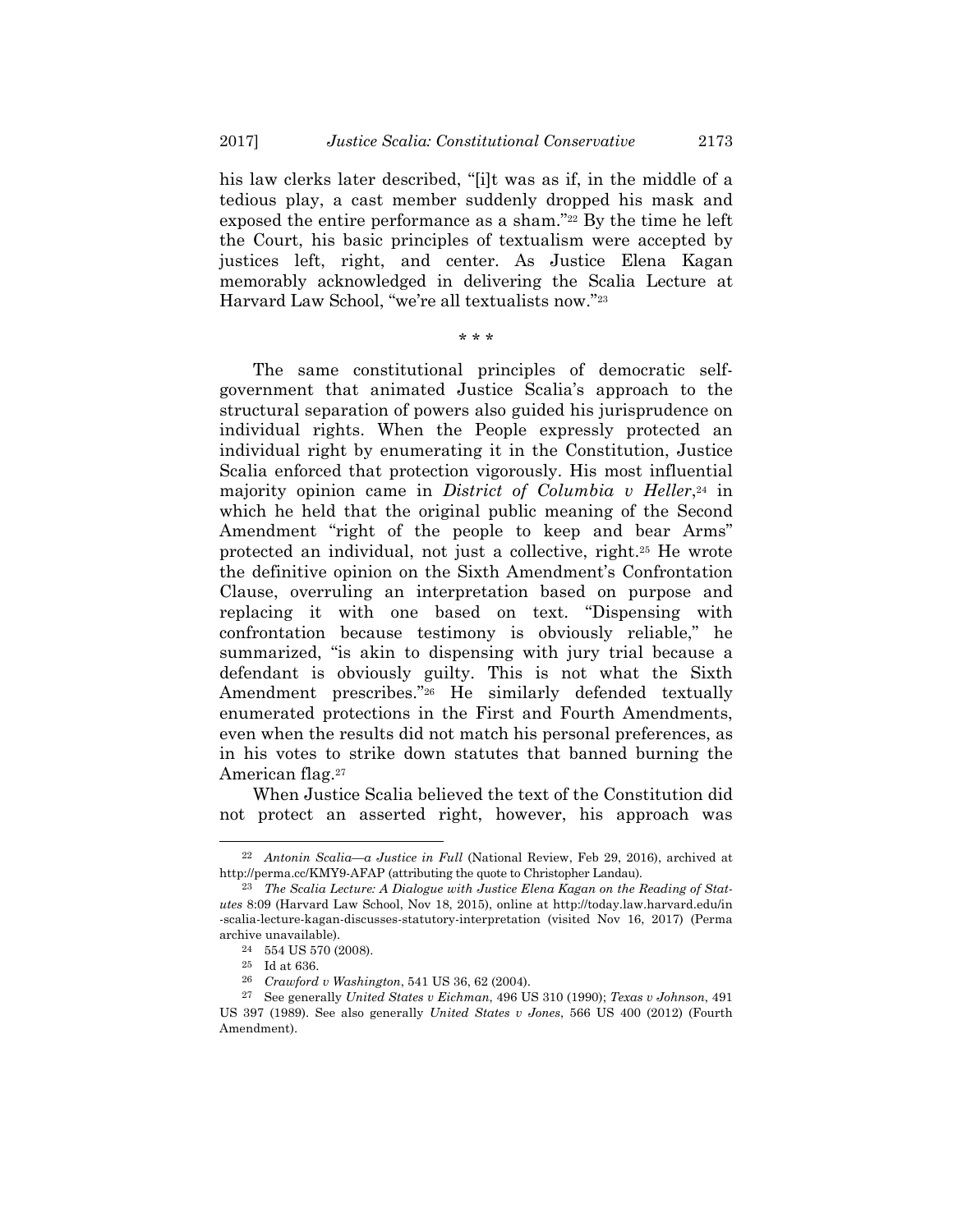different. In those cases, he argued, the Constitution left the people free to govern themselves according to their own values, at least absent strong evidence that history and tradition supported the existence of an implicit constitutional right.<sup>28</sup> By the same token, "when a practice not expressly prohibited by the text of the Bill of Rights bears the endorsement of a long tradition of open, widespread, and unchallenged use that dates back to the beginning of the Republic," he argued, courts "have no proper basis for striking it down."29

With his focus on history and tradition, Justice Scalia steadfastly resisted the temptation to use the judicial role to impose any particular value system on society—even when modern conventional wisdom pointed strongly in one direction. In the landmark case requiring the Virginia Military Institute to admit female students, for example, Justice Scalia issued a lone dissent that the majority opinion author, Justice Ginsburg, would later describe as both a "zinger" filled with "searing criticism" and inspiration for a "more persuasive" majority opinion.30 In a passage that captured the essence of his jurisprudence, Justice Scalia explained:

Much of the Court's opinion is devoted to deprecating the closed-mindedness of our forebears with regard to women's education, and even with regard to the treatment of women in areas that have nothing to do with education. Closedminded they were—as every age is, including our own, with regard to matters it cannot guess, because it simply does not consider them debatable. The virtue of a democratic system with a First Amendment is that it readily enables the people, over time, to be persuaded that what they took for granted is not so, and to change their laws accordingly. That system is destroyed if the smug assurances of each age are removed from the democratic process and written into the Constitution. So to counterbalance the Court's criticism of our ancestors, let me say a word in their praise: They left us free to change. The same cannot be said of this most illiberal Court.31

 <sup>28</sup> See *Cruzan v Missouri Department of Health*, 497 US 261, 294 (1990) (Scalia concurring).

<sup>29</sup> *Rutan v Republican Party of Illinois*, 497 US 62, 95 (1990) (Scalia dissenting).

<sup>30</sup> Ruth Bader Ginsburg, *In Memoriam: Justice Antonin Scalia*, 130 Harv L Rev 1, 3–4 (2016).

<sup>31</sup> *United States v Virginia*, 518 US 515, 566–67 (1996) (Scalia dissenting).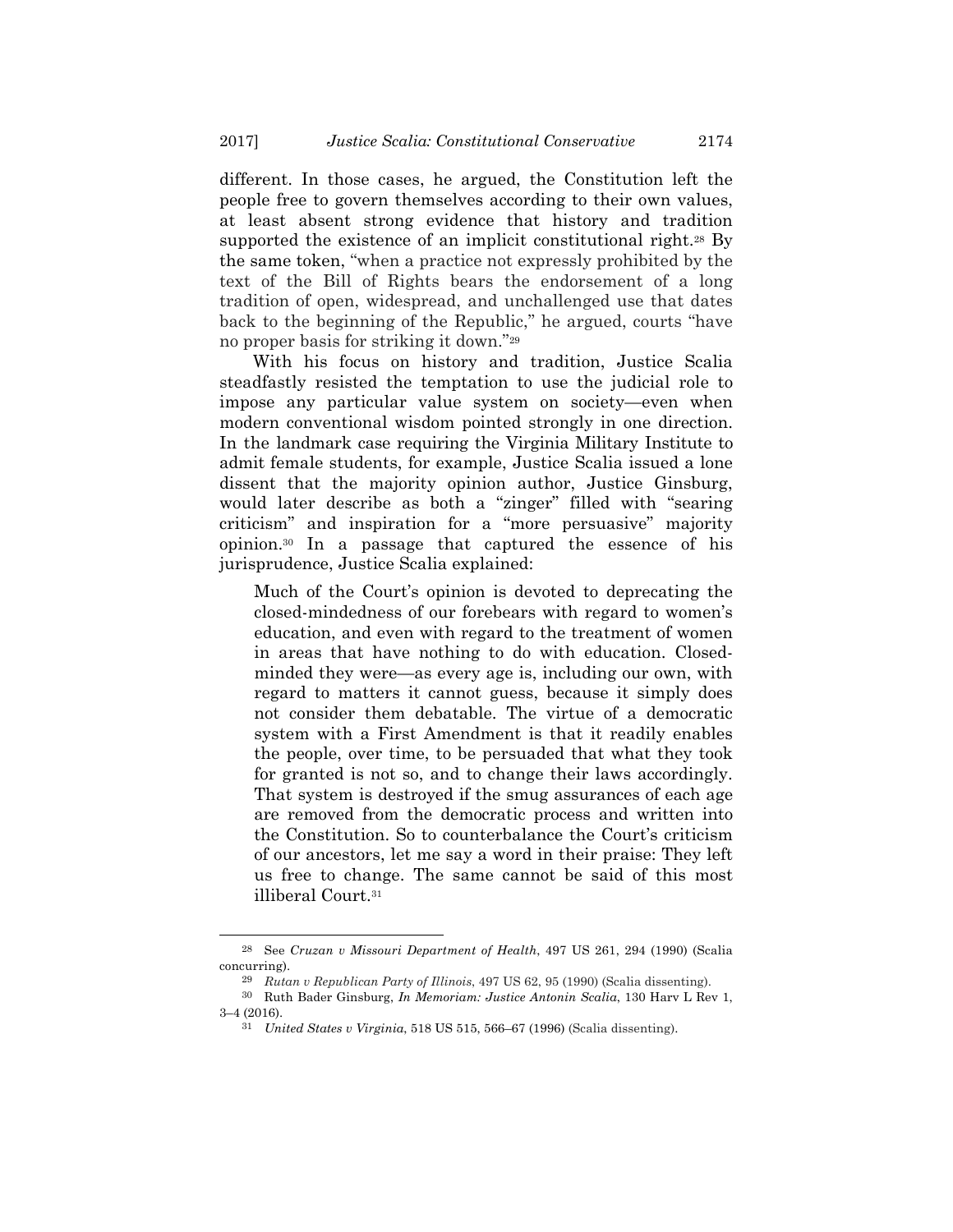By defending the right of the people to hold beliefs that have increasingly come under attack, Justice Scalia emerged as one of the foremost defenders of traditional values not only in the judiciary, but in society as a whole. He often emphasized that his purpose was not to take any position on the underlying policy question, but only to defend the right of the people to resolve that question through the democratic process; to ensure "all participants, even the losers, the satisfaction of a fair hearing and an honest fight."32 In rejecting an asserted constitutional right to refuse life-saving medical procedures, for example, he argued that "federal courts have no business in this field."33 The answers to many of life's difficult moral questions, Justice Scalia believed, are "neither set forth in the Constitution nor known to the nine Justices of this Court any better than they are known" to the citizenry at large.<sup>34</sup> His argument, therefore, did not rest on his belief that the people of Missouri had reached the "right" answer to this enduring and difficult moral question. Instead, it rested on his belief that the Constitution left it to the people of Missouri to decide that question for themselves.

Justice Scalia's approach was rooted not only in the history of the country, but also the history of the Court. As he explained, the Court was "covered with dishonor and deprived of legitimacy"35 when it created unwritten property rights in cases like *Dred Scott v Sandford*36 and the line of cases, including *Lochner v New York*,37 resisting the New Deal. Just as Justice Holmes explained in the early twentieth century that the Constitution "does not enact Mr. Herbert Spencer's Social Statics" or any other "particular economic theory,"38 Justice Scalia reiterated for a new generation that the Constitution is "made for people of fundamentally differing views."39

 <sup>32</sup> *Planned Parenthood of Southeastern Pennsylvania v Casey*, 505 US 833, 1002 (1992) (Scalia dissenting).

<sup>33</sup> *Cruzan*, 497 US at 293 (Scalia concurring).

<sup>34</sup> Id (Scalia concurring).

<sup>35</sup> *Casey*, 505 US at 998 (Scalia dissenting). 36 60 US 393 (1857).

<sup>37 198</sup> US 45 (1905).

<sup>38</sup> *Lochner*, 198 US at 75 (Holmes dissenting). 39 Id at 76 (Holmes dissenting).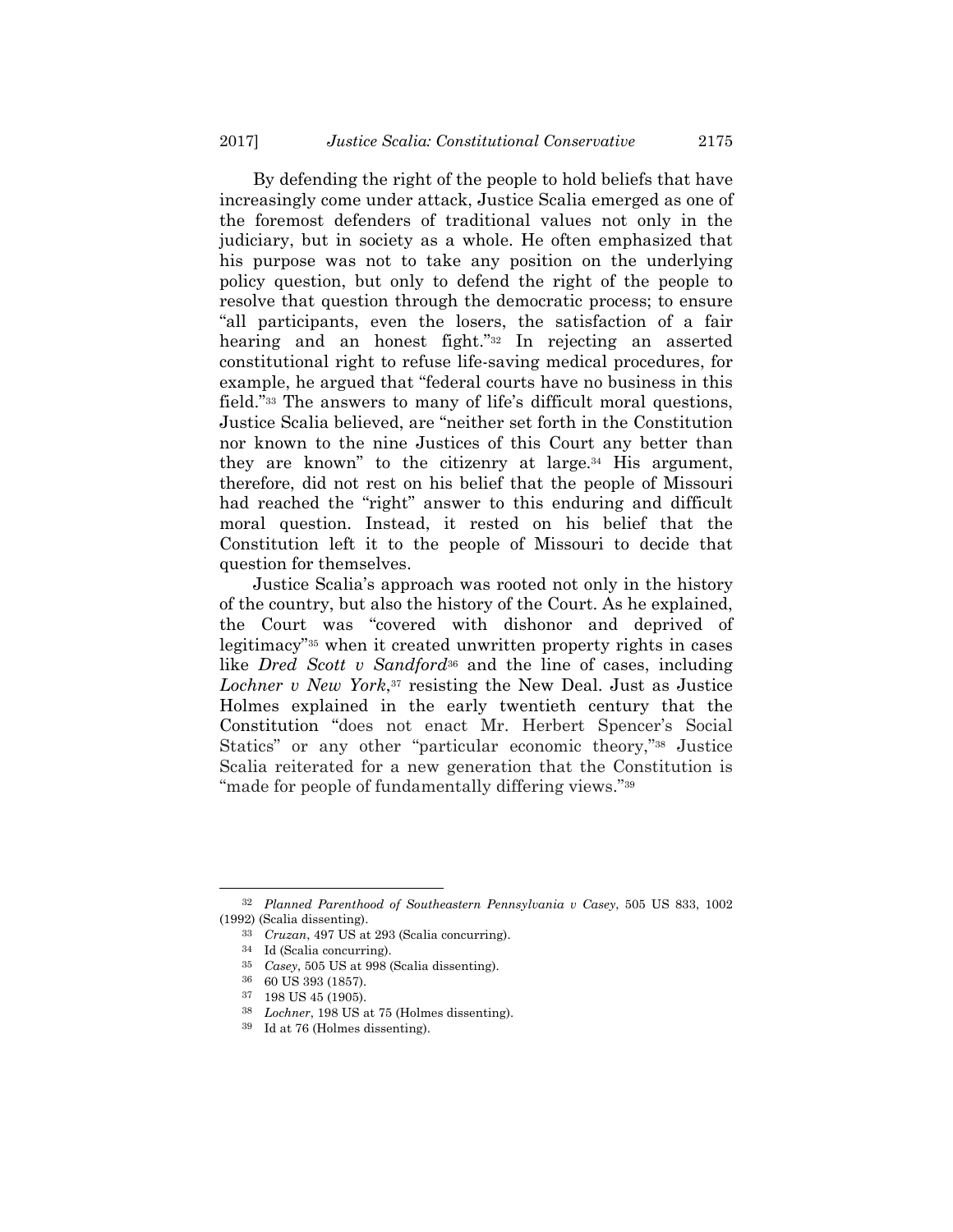\* \* \*

Like the loss of President Reagan, the loss of Justice Scalia deprives the country of an irreplaceable defender of constitutional conservative principles. Like President Reagan, however, Justice Scalia's influence will continue. As a young law clerk, I sometimes wondered why Justice Scalia did not do more to get other Justices to join his opinions. I remember one case in which my fellow clerks and I told the Justice that Justices Kennedy and O'Connor might join his opinion if he removed a few fiery lines. The Justice took our comment under advisement and returned a few hours later with a revised draft. To our surprise, it was even more forceful than the previous version. We reminded him that some revisions might persuade his colleagues to join. He looked at us, then down at his draft opinion, and up again, and said, "Sometimes I've just got to be me."

And so it was. "Let Scalia be Scalia" was a hard rule to resist. On reflection, though, I think there was more to his approach. Justice Scalia's dissents, so often written in defense of democratic principles, were themselves exercises in democracy appeals to the People (particularly future lawyers) to correct the Court's errors. And on that mission, Justice Scalia may have his greatest influence. An entire generation of law students has grown up reading Scalia opinions and absorbing his ideas—a phenomenon captured succinctly by my fellow Scalia clerk and predecessor Solicitor General Paul Clement in his article "Why We Read the Scalia Opinion First."40 And it is not only lawyers who have been reading. Judge Joan Larsen of the Sixth Circuit—another former Scalia clerk, who recently served on the Michigan Supreme Court—recounted that uttering Justice Scalia's name at a meeting of ordinary citizens in Michigan provoked a spontaneous round of applause.41 And when Justice Scalia's casket sat in the Supreme Court's Great Hall for public viewing, thousands of Americans waited in line to pay their respects, some for more than three hours.<sup>42</sup> Outside the building,

 <sup>40</sup> See generally Paul D. Clement, *Why We Read the Scalia Opinion First*, 101 Judicature 52 (2017).

<sup>41</sup> *Justice Scalia Memorial Service* 1:00:57–1:02:48 (C-SPAN, Mar 1, 2016), online at http://www.c-span.org/video/?405460-1/memorial-service-supreme-court-justiceantonin

<sup>-</sup>scalia&start=3159 (visited Oct 28, 2017) (Perma archive unavailable).

<sup>42</sup> See *Mourners Pay Respects to Late Justice Scalia* (Chi Trib, Feb 19, 2016), archived at http://perma.cc/8QYZ-9DAA.